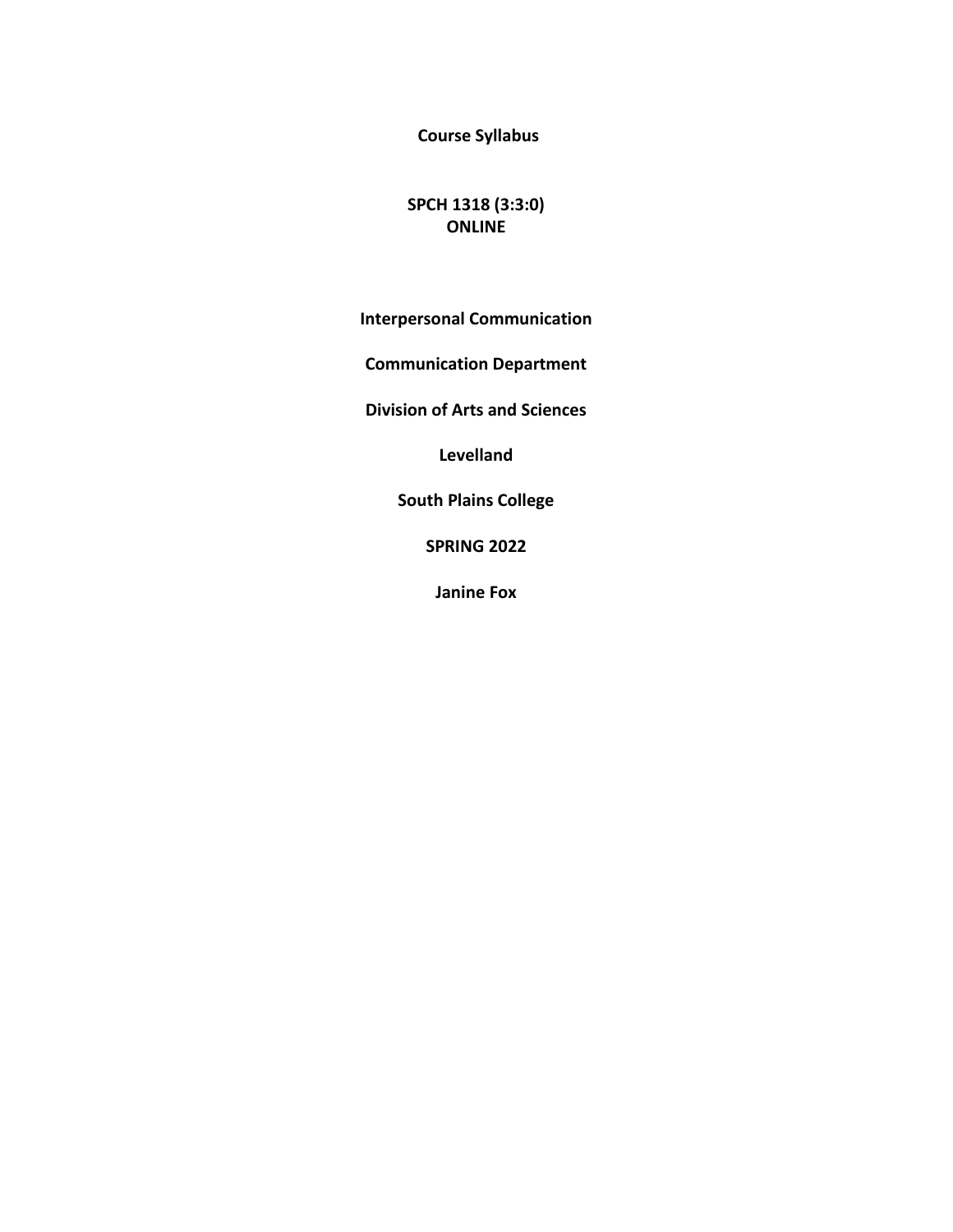# **Course Syllabus SPCH 1315 ONLINE Interpersonal Communication**

## **Instructor Information:** *Janine Fox*

*Office: Communication Building Room 142 Email: jfox@southplainscollege.edu Phone: (806)-716-2452 Office hours: Tuesday 1:30pm - 2:30pm Wednesday 9:00am - 12:00pm Thursday 9:00am - 12:00pm Friday 10:00am - 11:00am OR by appointment*

\*This syllabus is a tool, not a legal contract. College and department policies are firm, but the professor reserves the right to modify, supplement, or make changes as need arises.\*

**Department:** Communication Department

**Discipline:** Communication Studies

**Credit:** 3 hours online This course satisfies a core curriculum requirement in Speech

**Prerequisites:** There are no prerequisites for this course.

**Available Formats:** online

**Campus:** Levelland, Reese, ATC and Plainview

**Digital Textbook:** Communication Pathways, Valenzano, Broeckelman-Post, Sahlstein Parcell *with* **Top Hat** access (Inclusive Access: See TexBook statement at the end of your syllabus.)

### **Supplies:**

- 1. Text/ Access code for Top Hat
- 2. Notebook(s) and pen/pencil/highlighter
- 3. Access to a computer, webcam, microphone, and high-speed internet for online work.

**Course Description:** Application of communication theory to interpersonal relationship development, maintenance, and termination in relationship contexts including friendships, romantic partners, families, and relationships with co-workers and supervisors.

KEEP IN MIND; the content of the class is distributed online, through your reading. If you have any concerns about self-paced online work, you should consider an alternate class.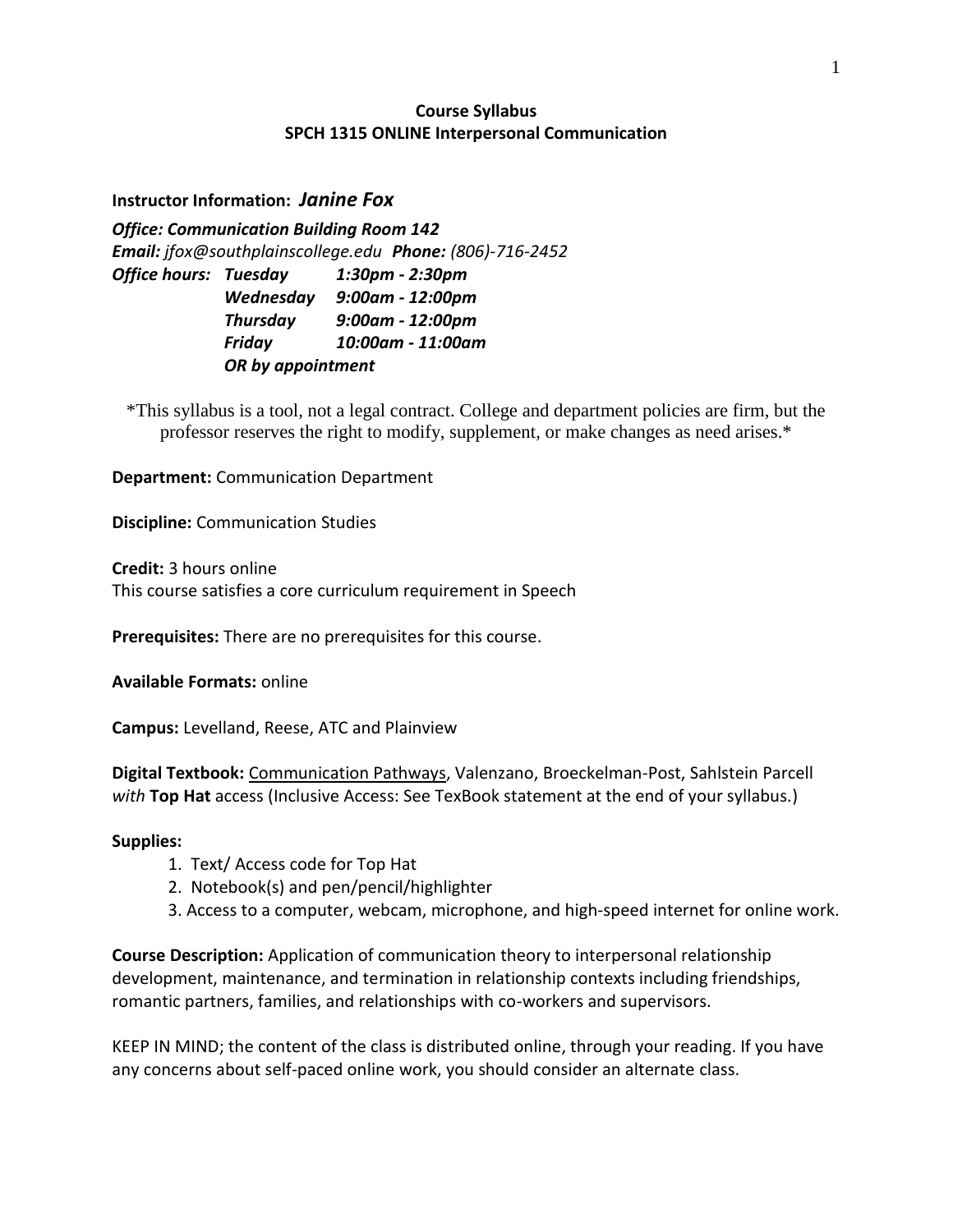**Student Learning Outcomes:** Upon successful completion of this course, students will:

1. Exhibit understanding of interpersonal theories and principles.

2. Demonstrate ability to analyze and critique verbal and nonverbal interactions in mediated and face-to-face contexts.

3. Identify perceptual processes as they relate to self and others.

4. Demonstrate critical thinking ability by effectively researching, evaluating, and applying communication theories in oral and/or written assignments.

5. Demonstrate understanding of the relevance of cross-cultural, co-cultural, gender and age influences on human communication.

6. Demonstrate ability to identify, evaluate, and apply conflict styles and conflict management techniques in dyads and/or groups.

7. Identify types of and barriers to effective listening.

# **Technical Requirements**

- Desktop or laptop computer
- High speed internet access
- SPC E-mail
- Microsoft Office
- Adobe Reader (download from [Adobe.com](http://get.adobe.com/reader))
- Flash Player (download from Adobe [Flashplayer](http://get.adobe.com/flashplayer/))
- Audio and video capabilities (for watching and listening to course content)
- Web camera and microphone (for video conferencing/speeches)
- A USB headset with microphone or headphones (for video conferencing)
- All software needs to be updated on computer or laptop

## **Technical Skill Requirements**

Be comfortable with the following

- Microsoft Word or word processor that can save Word compatible files (.doc)
- Using email for communication, attaching documents
- Internet search engines and browsers
- Recording and uploading video files. Not having access to technology will not be tolerated as an excuse for failure to submit assignments.
- The ability to download video files, or to stream files.

**Academic Honesty:** It is my expectation and the institution's that appropriate citation and documentation is given for materials and information obtained from other sources. Cases of plagiarism will be treated, as will any case of academic dishonesty, with *at least* a failing grade for the assignment/examination. In addition, the student may be dropped from the course with a failing grade. See the *SPC Student Handbook* for more information.

## **Course Requirements:**

- 1. You will be tested on class lecture/discussion materials on scheduled exams.
- 2. To take thorough notes, study all lecture material, informational handouts, and assigned readings, and work/prepare in a language understood by instructor and class (English).
- 3. To actively participate in class discussions and group activities.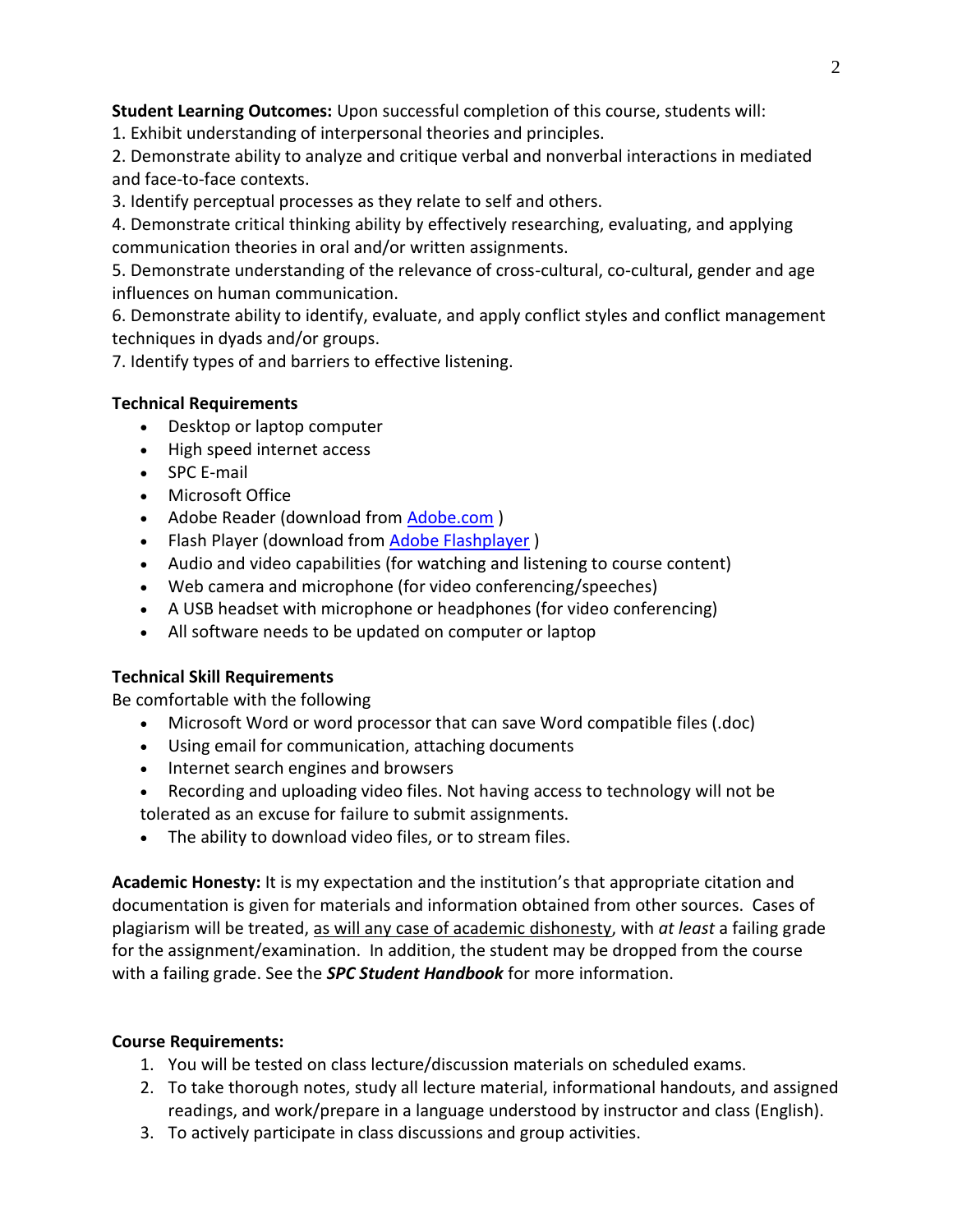- 4. To show maturity/professionalism in preparation of assignments and in classroom behavior. *(Disruptive/inappropriate behavior may result in being dropped from class.)*
- 5. To show courteousness to fellow classmates/speakers.
- 6. To initiate consultations with the instructor whenever assistance is needed regarding class assignments.
- 7. To appropriately cite information obtained from other sources. Cases of plagiarism will be treated as will any case of academic dishonesty, with at least a failing grade for the assignment or examination.
- 8. To initiate withdrawal from the course if absences/ missed work become excessive.
- 9. Students cannot pass the course and may be dropped if missing multiple major grades.

**Disabilities Statement:** Students with disabilities, including but not limited to physical, psychiatric, or learning disabilities, who wish to request accommodations in this class should notify the Disability Services Office early in the semester so that the appropriate arrangements may be made. In accordance with federal law, a student requesting accommodations must provide acceptable documentation of his/her disability to the Disability Services Office. For more information, call or visit the Disability Services Office at Levelland (Student Health & Wellness Office) 806-716-2577, Reese Center (Building 8) 806-716-4675, or Plainview Center (Main Office) 806-716-4302 or 806-296-9611.

**Non-Discrimination Statement:** South Plains College does not discriminate on the basis of race, color, national origin, sex, disability or age in its programs and activities. The following person has been designated to handle inquiries regarding the non-discrimination policies: Vice President for Student Affairs, South Plains College, 1401 College Avenue, Box 5, Levelland, TX 79336. Phone number 806-716-2360.

**Title IX Pregnancy Accommodations Statement:** If you are pregnant, or have given birth within six months, Under Title IX you have a right to reasonable accommodations to help continue your education. To activate accommodations you must submit a Title IX pregnancy accommodations request, along with specific medical documentation, to the Director of Health and Wellness. Once approved, notification will be sent to the student and instructors. It is the student's responsibility to work with the instructor to arrange accommodations. Contact Health and Wellness at 806-716-2529.

**Diversity Statement:** In this class, I will establish and support an environment that values and nurtures individual and group difference and encourages engagement and interaction. Understanding and respecting multiple experiences and perspectives will serve to challenge and stimulate all of us to learn about others, about the larger world and about ourselves. Great value is placed on freedom of expression, however certain topics are considered overdone or cliché. These topics will NOT be approved for presentations, so it is important to discuss topic selection for each speech. Some topics may be controversial, so open and honest dialogue will be allowed. Keep in mind that each person has a valuable opinion and our goal is to present sound, reasonable examples and NOT to harass or berate. If we follow these simple rules, no person should be offended, even if they disagree. If you feel there has been some offense made, it is your responsibility to bring it to my attention, in private, as soon as possible.

**Contacting your Instructor:** It is important you develop a network of your peers that will allow you to get specific information more quickly. That being said, I am available for you to contact me if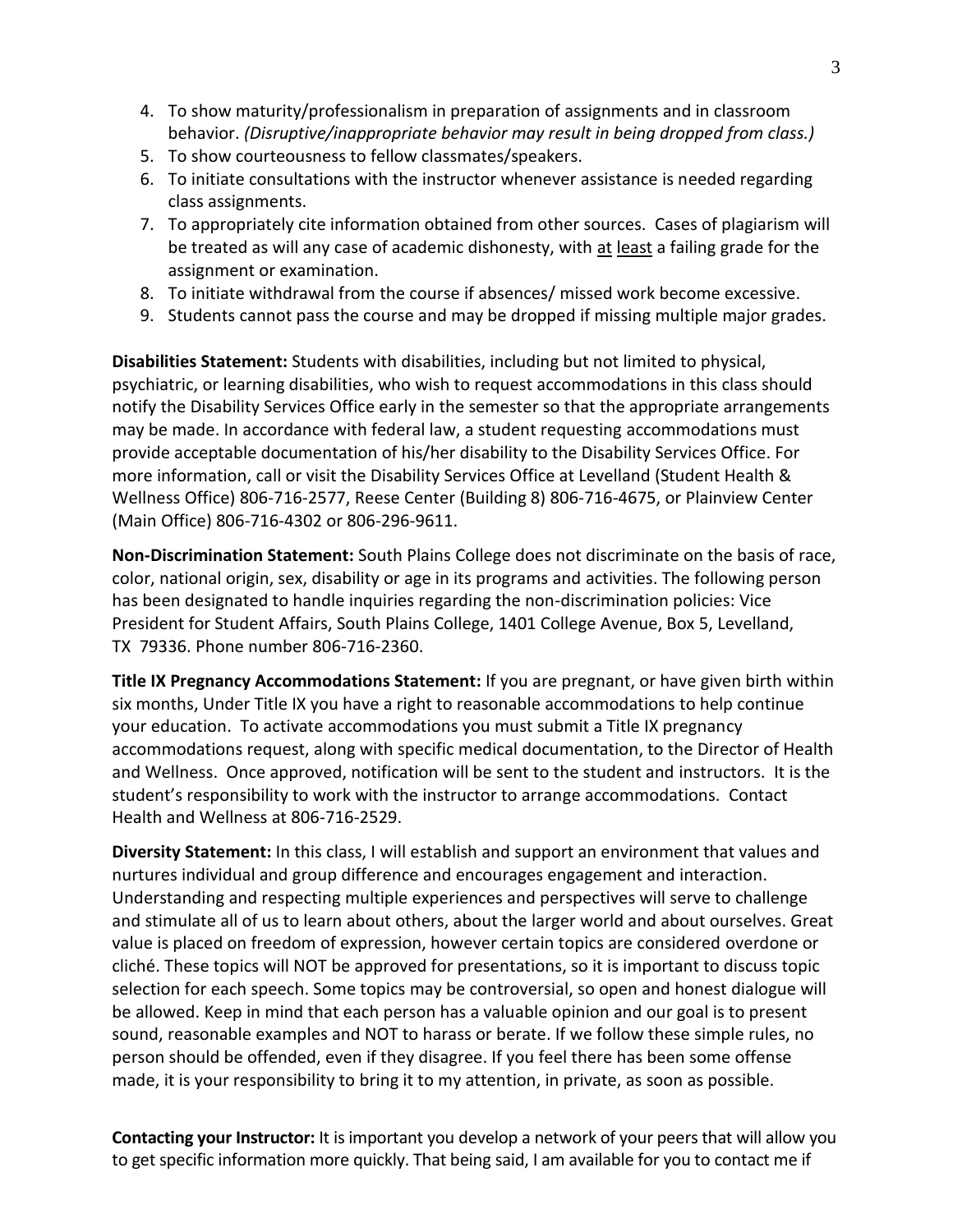you have questions or concerns about your progress in this class etc. You may do that by phone if necessary, but email is preferred. I DO NOT RESPOND TO MESSAGES IN BLACKBOARD. You will find my information on this syllabus or the directory at: <http://www2.southplainscollege.edu/information-for/employees/employee-directory>

#### **Assessment and Grading:**

This department supports university policies of academic excellence as noted in the student handbook. Interpretation of grades should be considered within the university framework: A=excellent, B=good; C=average; D=inferior; and F=failure.

Grades will be calculated based on the amount of points students earn, interpreted as: **A=900-1000, B=800-899, C=700-799, D=600-699, F=599 and below.**

| _______ ______ ______ ______ = ___ |
|------------------------------------|
|                                    |
| Points Earned:                     |

\*Detailed descriptions of the assignments will be available in Top Hat. \*

BLACKBOARD USE IS LIMITED FOR THIS CLASS. You will be able to see important information, links to Top Hat, weekly folders etc. in Blackboard as consistent with other SPC courses, but it is easiest to work in Top Hat or the Top Hat app. The due dates will ONLY be posted on your syllabus calendar and in Top Hat and your most accurate gradebook will be in Top Hat also. In addition, I do not accept emailed assignments unless instructed to do so when assigned and do not check messages in Blackboard. Please email me directly at [jfox@southplainscollege.edu.](mailto:jfox@southplainscollege.edu)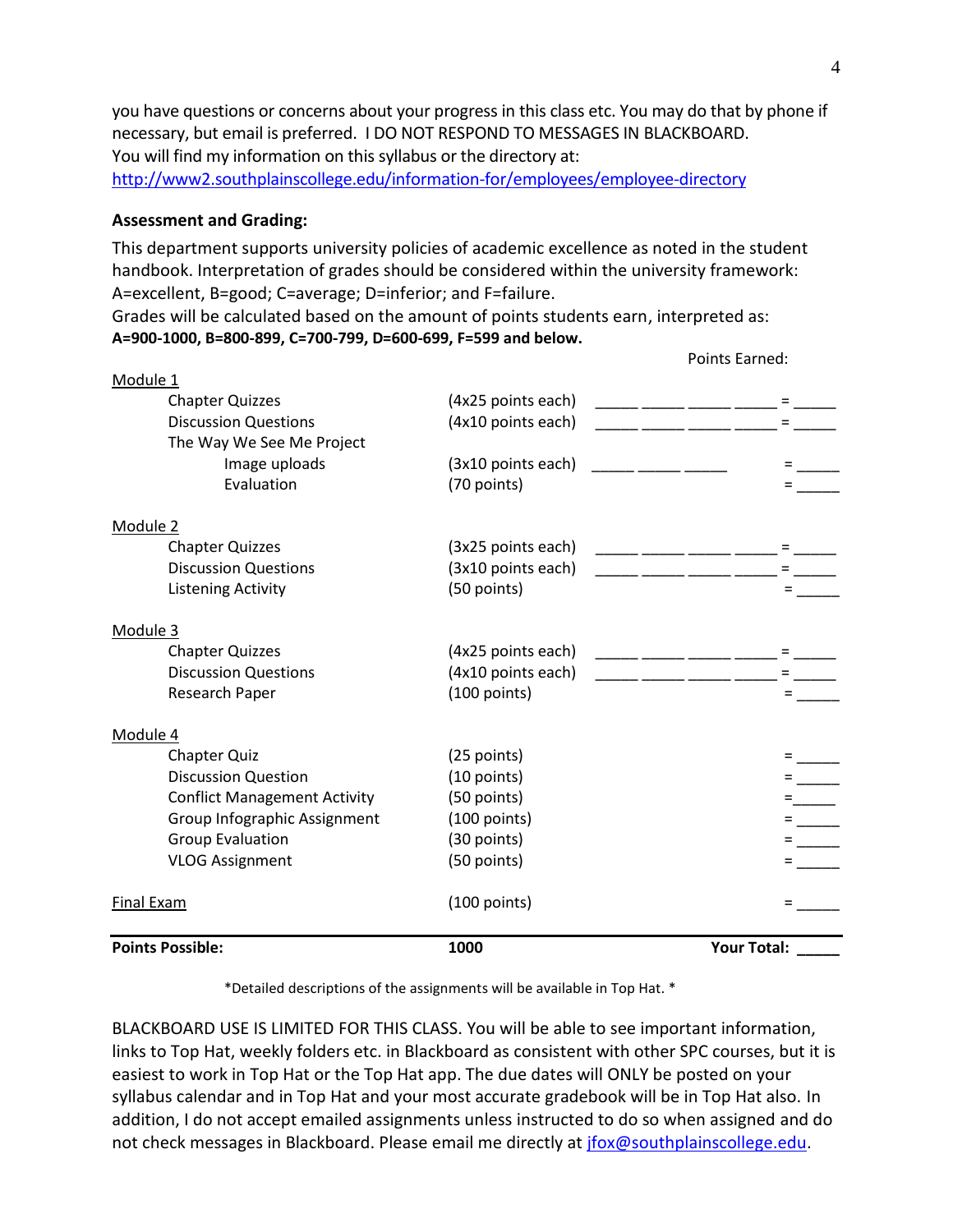#### **Attendance and Tardy Policy:**

Please make sure you have read and understand your Student Handbook for SPC policies. The expectation is that you will login to your platform AND check SPC email regularly.

Whenever absences become excessive and, in the instructor's opinion, minimum course objectives cannot be met, the student should initiate withdrawal from the course. A student who does not meet the attendance/course requirements of class as stated in this syllabus and does not officially withdraw from this course by the official census date of the semester may be administratively withdrawn from that course and receive a grade of "X". Students are responsible for all class work covered during absences. **For online sections**, you MUST complete online coursework. If you miss more than 2 major online assignments, you may be dropped from the course.

**Make-Up Policy:** Generally, late/make-up work is NOT accepted. In this online course, you are given ample time to complete assignments. All work has a deadline and deadlines must be met even if the student must be absent from classes. When an unavoidable reason for an absence arises, such as illness, family death, emergency, official trip authorized by the college or an official activity, I **may** permit the student to make up work. Students should communicate with the instructor to confirm a make-up is allowed. Each student will be dealt with on an individual basis. If a student must be absent from completing the online work, they should advise the instructor beforehand if possible and if the student is representing the college, they should have a signed permit from a coach or sponsor. In all cases, it is the student's responsibility to complete work missed within a reasonable amount of time as determined by the instructor In addition, late work may not receive full credit.

**TexBook Program:** This course is in the SPC TexBook program, so you do not need to purchase a textbook or access code for this course.

- What is TexBook? The required textbook/digital content for this course is available to you in Blackboard from the first day of class. The fee for the textbook/digital content is the lowest price available from the publisher and bookstore and is included in your tuition/fee payment.
- How do I access my TexBook? Your course material is in your Blackboard course from the first day of class. Access to your course material is provided either by RedShelf or other links inside your Blackboard course. RedShelf (and many publisher's) ebook features include the ability to hear the text read aloud, highlight, take notes, create flash cards, see word definitions, build study guides, print select pages, and download up to 20% of the book for offline access.
- Help with TexBook issues and support: check with your professor and/or contact <https://solve.redshelf.com/hc/en-us/requests/new>
- Opting out of TexBook: Participating in TexBook is not mandatory, and you can choose to opt-out. However; by opting-out you will lose access to the course [textbook/digital content] and competitive pricing, and you will need to purchase the required course material on your own. If you drop the class or opt-out before the opt-out deadline, the TexBook charge will be automatically refunded to your SPC account. The opt-out deadline for Fall and Spring is the 12<sup>th</sup> class day. The opt-out deadline for shorter terms varies between the 2<sup>nd</sup> and 3<sup>rd</sup> class day.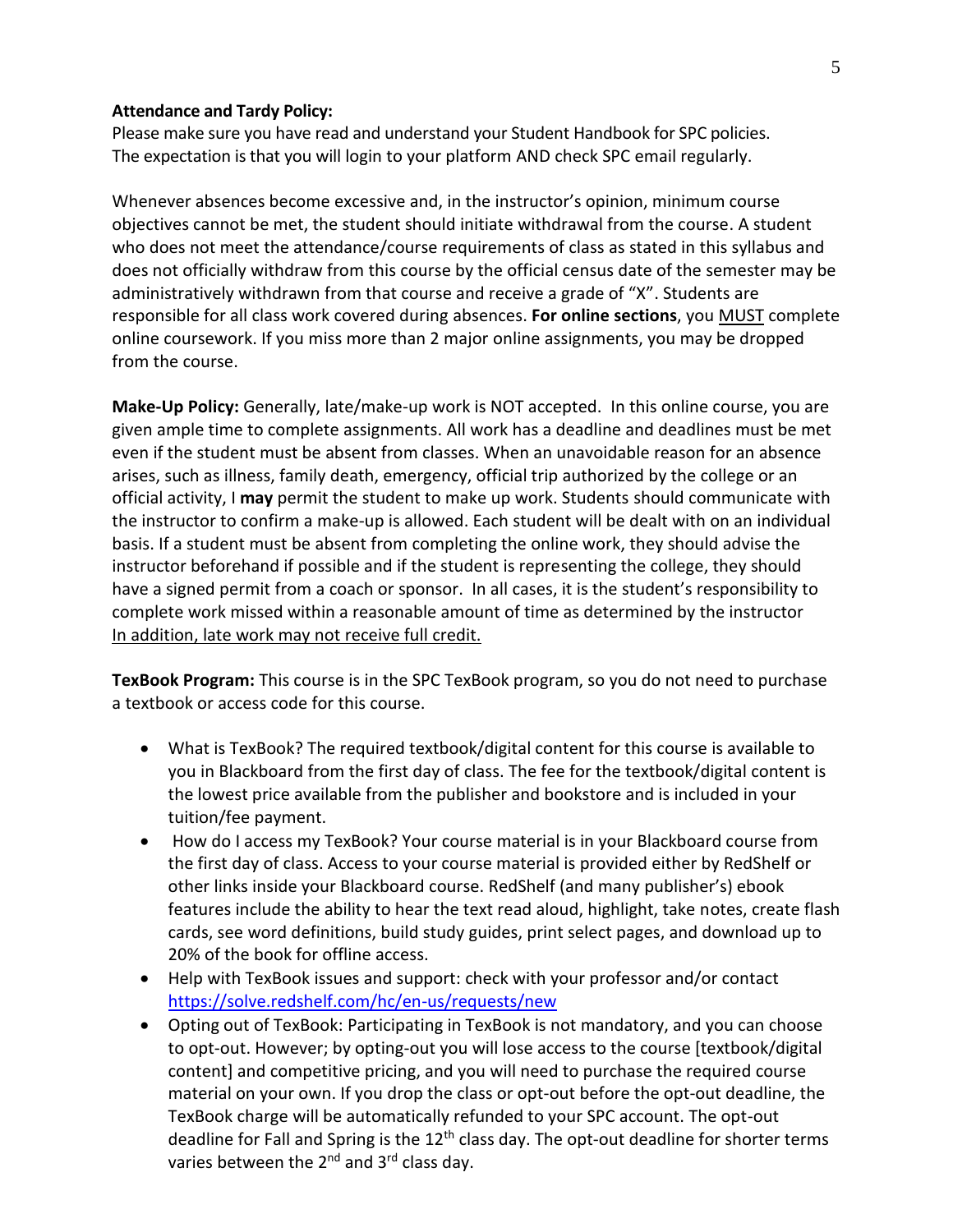\*Please consult with your professor before deciding to opt-out.

If you still feel that you should purchase the course textbook/materials on your own, send an opt-out email to tfewell4texasbookcompany@gmail.com. Include your first name, last name, student ID number, and the course you are opting out of. Once you have been opted-out, you will receive a confirmation email. If you need assistance, contact the SPC Bookstore. Email: tfewell@texasbook.com / Phone: 806-716-2399 Email: agamble@texasbook.com / Phone: 806-716-4610